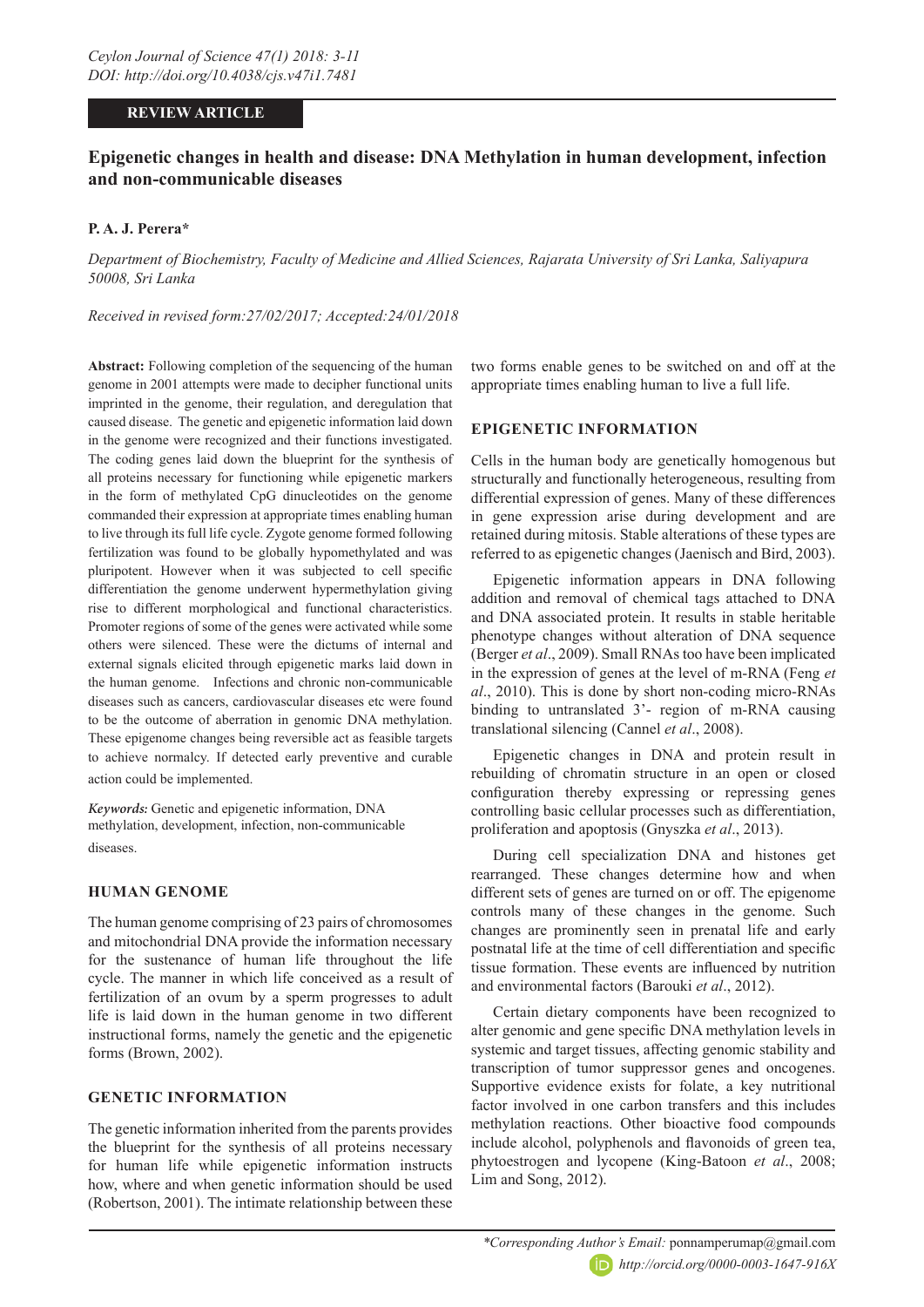Earlier human disease was thought to originate from changes in the base sequence of DNA, infections or toxic environmental agents. However, as of to-day, epigenetic changes and not genetic base sequence changes are considered to be the likely common cause. Currently, increase in the incidence of non-communicable diseases which are rampant in the world is associated with aberrant epigenetic changes in DNA and DNA associated protein. Life style and environmental factors that include smoking (Lee *et al*., 2013), diet and infectious diseases (Lim and Song, 2012; de Moneri and Lim, 2014) prompt chemical responses. These responses, in turn, often lead to changes in the epigenome, some of which can be detrimental to life, cancer, obesity etc. The ability of the epigenome to adjust to the pressures of life appears to be required for normal human health (Lim and Song, 2012).

Epigenetic marks are reversible but some may be carried from one generation to the other without change (Trerotola *et al*., 2015). Some epigenetic changes are detrimental to health and these could be reverted back to normal status by taking appropriate measures such as diet, life style and environmental changes that promote reversal of such changes (Wright, 2017).

### **DNA METHYLATION**

DNA methylation is a stable epigenetic marker (Reik, 2007). It is used by cells to control gene expression. DNA methylation refers to the addition of a methyl  $(CH_3)$  group to the DNA strand itself, often to the fifth carbon atom of a cytosine ring. When gene promoter region on DNA is methylated it typically acts to repress transcription.

In somatic cells, methylation is commonly found in cytosine residue of the CpG dinucleotide. However in embryonic stem cells methylation is prevalent in non CpG dinucleotides. In genomic DNA most of the CpG sites are heavily methylated while CpG clusters in germ line tissues and promoter regions of somatic cells remain unmethylated (Reik, 2007). In the case of plants and bacteria in addition to cytosine, adenine is also found to be methylated (Vanyushin, 2006, Casadesus and Low, 2006).

DNA methylation regulates many cellular processes, including cellular differentiation and development (Erhlich, 2003), transcription, chromatin structure, X-chromosome inactivation, genomic imprinting and chromosome stability (Meng *et al*., 2015).

# **PROTO-ONCOGENES AND SUPPRESSOR GENES**

Proto-oncogenes produce proteins which are usually growth promoters that normally enhance cell division or inhibit normal cell death. The mutated forms of these genes referred to as oncogenes result in uncontrollable expression resulting in cancer. The second group, called tumor suppressor genes make proteins that normally prevent cell division or cause cell death (Lodish *et al*., 2000). It is the rational interplay between the proto-oncogenes and

the suppressor genes that enable the human to maintain healthy life. Activation or inactivation of these genes could also result from epigenetic changes, but these would be reversible unlike genetic base sequence changes.

### **DNA METHYLASE**

DNA methylase transfers a methyl group from S-adenosyl-L-methionine to the 5-position of cytosine residues of CpG dinucleotide in DNA and plays an important role in maintaining genome stability. Four DNA methylases referred to as DNA methyltransferases DNMT1, DNMT3A, DNMT3B and DNMT3L have been identified. Of these the first three are essential for mammalian development (Cheng and Blumenthal, 2008; Dhe-Paganon *et al*., 2011; Jin and Robertson, 2013). DNMT3A and DNMT3B enzymes have high affinity for non-methylated DNA and are necessary for methylation of genome following fertilization whereas DNMT1 maintains this pattern during chromosome replication.

Aberrant expression of DNA methylases and disruption of DNA methylation patterns are associated with many forms of cancer but the exact mechanisms remains elusive. This is despite DNA repair mechanisms that have evolved to recognize and repair both exogenous and endogenous DNA insults. Promoters of tumor suppressor genes and DNA repair genes are frequently hypermethylated in a variety of tumors (Jin and Robertson, 2013).

DNMT1 codes for the maintenance methyltransferase and, being the most abundant form in mammalian cells, is highly expressed during the S phase of the cell cycle. It faithfully maintains the DNA methylation marks in somatic cells after each replication cycle (Detich, *et al*., 2001). DNMT1's preference for hemi-methylated CpG sites compared to unmethylated sites is thought to form the high fidelity maintenance of the epigenetic code during replication (Adams & Lindsay, 1993; Bashtry *et al*., 2012). DNMT1is highly expressed in cancer cells and is associated with cellular transformation (Subramaniam *et al*., 2014). It is a potential anti-cancer target. Complete inactivation of DNMT1 in human colorectal carcinoma cell lines causes genomic instability, defective chromatin as well as mitotic arrest (Chen *et al*., 2007).

Using this information, an attempt was made to use derivatives of 5-aza-2'-deoxycytidine as a competitive inhibitor of DNMT1, in the treatment of leukemia patients. It is perceived that lack of knowledge about protein structure, molecular mechanism of regulation, plethora of interacting and regulatory protein factors and high risk of potential mutagenesis and carcinogenicity may have resulted in its poor application (Dhe-Paganon *et al*., 2011).

#### **MOLECULAR SWITCH**

Methylation/demethylation of cytosine residue on CpG dinucleotide in the promoter region of DNA acts like a molecular switch. It is on when cytosine is non-methylated and off when cytosine is methylated. In the switched-on position transcription is active. The change is normally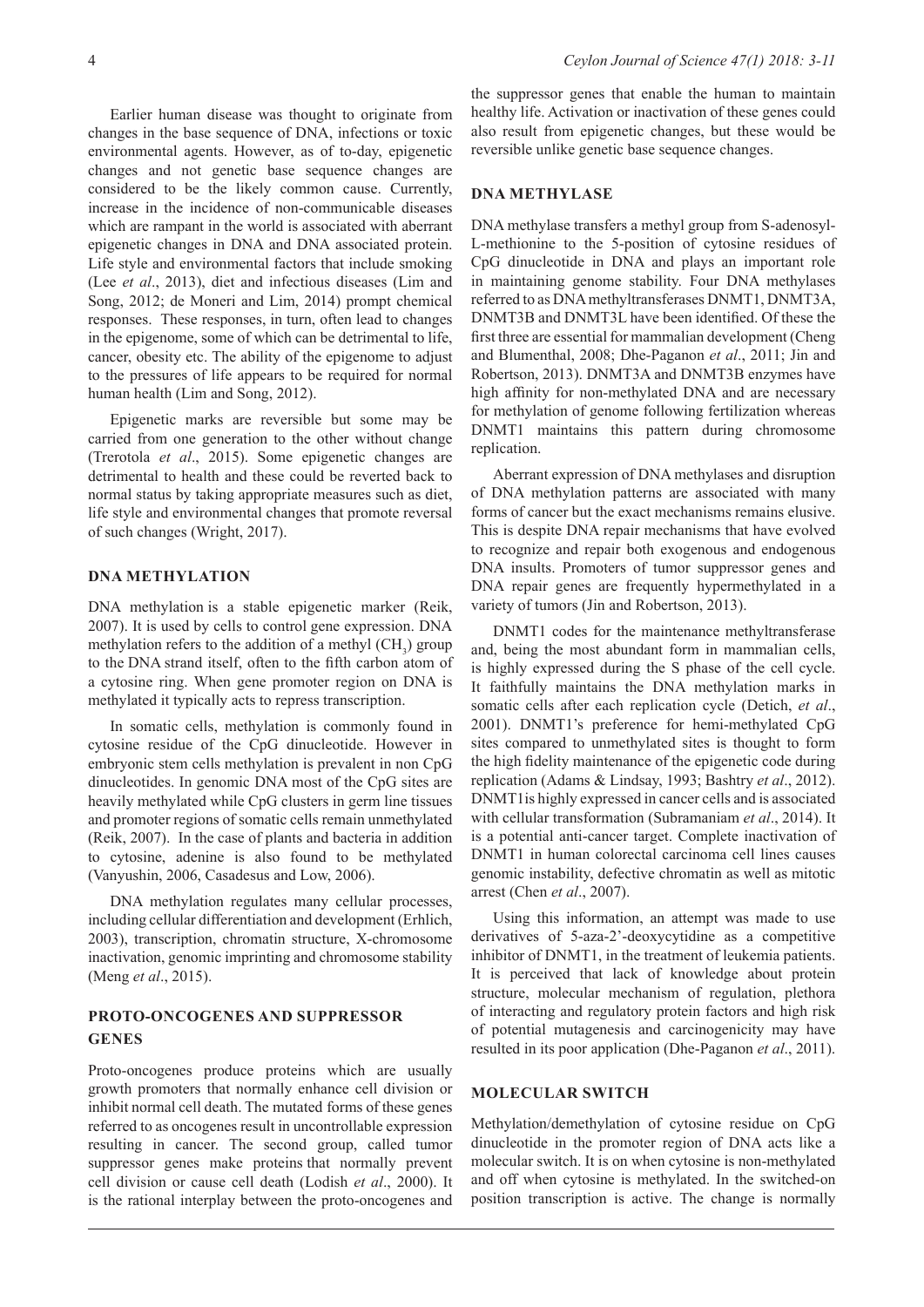#### *P. A. J. Perera*

permanent and unidirectional and does not allow reversion to stem cells or to other cell types (Wu and Sun, 2006).

DNA methylation stably alters the expression of genes when cells differentiate from embryonic stem cells to tissue specific cells. Progression from embryonic stem cells into differentiated progeny requires long lasting changes in gene expression (Marchal and Miotto, 2015). These changes are accompanied by remarkable changes in morphology and function. During differentiation, genes associated with stem cell self renewal are silenced and cell type specific genes undergo transcriptional activation. DNA methyltransferases DNMT3A and DNMT3B play an important role.

### **DEMETHYLATION**

Demethylation is carried out by demethylases that remove methyl groups from DNA and proteins, particularly histones. Demethylase enzymes are important in epigenetic modification mechanisms. The demethylase proteins alter the genome by controlling the methylation levels that occur on DNA and histones and, in turn, regulate the chromatin state at specific gene loci within organisms.

Demethylation of DNA is carried out either actively or passively. The active process occurs through hydroxylation of the methyl groups followed by their removal (Wu and Zhang, 2017). A base excision repair mechanism has also been proposed to explain active global demethylation. Other mechanisms too have been postulated but require further studies (Chen and Riggs, 2011).

Passive DNA demethylation could occur through multiple mechanisms during DNA replication where failure of DNA methyltransferase (DNMT) action results in loss of 5-methyl cytosine. These include down-regulation of DNMT enzymes, cytosolic localization of DNMT, impairment of DNMT recruitment on DNA, decrease of the DNMT substrate S-adenosyl L-methionine and inhibition of DNMT enzymatic activity (Wu and Zhang, 2014).

#### **DEVELOPMENT**

Immediately after fertilization zygote genome undergoes global depletion of DNA methylation reaching the lowest level at the time of implantation. This enables embryonic stem cells to become pluripotent. At this stage DNMT1 is localized in the cytoplasm and not in the nucleus (Cardoso and Leonhard, 1999). Following implantation global remethylation occurs enabling DNA methylation patterns to be established with the help of DNA methylases DNMT3A DNMT3B. At this stage cell specific DNA methylation patterns develop establishing differentiated cell forms (Lee *et al*., 2013). Following cell differentiation, cell division takes place where methylation sites are maintained with the help of DNA methylase DNMT1.

Cells in different tissues perform specialized functions. They all have essentially the same genome in its nucleus but they differ in the way different sets of genes are switched on or off. Specialized cells in the eye turn on genes that make proteins enabling to-detect light while specialized cells

in the blood make proteins that carry oxygen to different parts of the body. The basis of this difference lays in the epigenetic code, bulk of which is encoded as a methyl mark on a specific DNA sequence CpG dinucleotide (Dhe-Paganon *et al.,* 2011). Nearly half of all CpG dinucleotides in the genome are methylated. The variation in methylation pattern determines the cell type (Razin *et al*., 1984).

During embryonic development epigenetic patterns change dramatically due to biological programming and are essential for physiological changes that follow it. These changes are the result of alteration in gene expression arising from switching on/off of molecular switches.

Developmental changes in the expression of globin chains of hemoglobin is observed as the human life cycle proceeds from embryonic to fetal and then to adult life(Mavilio *et al*., 1983). This phenomenon is the result of under-methylation of globin genes at different times accompanied by their expression in the respective erythroblasts. It is reported that at 6 weeks erythroblasts produce essentially embryonic  $\varepsilon$  globin chains, at 12 weeks erythroblasts synthesize largely fetal x globin chains and the adult erythroblasts synthesize almost exclusively β globin chains. In all phases of ontogenic development a strong correlation exists between DNA hypomethylation in the close flanking sequences of globin chains and their expression (Mavilio *et al*., 1983).

### **GROWTH**

It refers to somatic cell division where 'mother cell' divides equally to two 'daughter cells' with composition identical to the mother cell. Each somatic cell goes through phases G1, S and G2 of cell cycle before undergoing cell division in the mitotic phase. Any environmental damage to DNA at the entry point in G1 phase will be subjected to scrutiny by P53 suppressor gene protein and cells laden with unrepaired DNA will undergo 'apoptosis', natural cell death (Efeyan and Serrano, 2007). During the S phase, DNMT1 is active and introduces methylation tags at the appropriate CpG dinucleotides on the new replicated DNA identical to the parental DNA.

The duration of cell cycle in each tissue will be determined by the body requirement imprinted in the human genome, the nutritional status and the factors that influence its metabolism via cell signaling. According to Holiday and Pugh (1975) the number of cell cycles undergone or the status of the biological clock is reflected in the number of methyl groups inserted into the CpG dinucleotides in the repetitive DNA sequences during cell division.

### **AGING**

Aging invloves a slow time-dependent decline of a set of biological functions (Lopez-Otin *et al*., 2013). One such functional decline is the decline of resting metabolism. Another is reduced stability of chromosomal epigenetic patterns. Alterations of the epigenome in adult somatic tissues may reflect aging associated deleterious states. These include accumulation of genomic damage that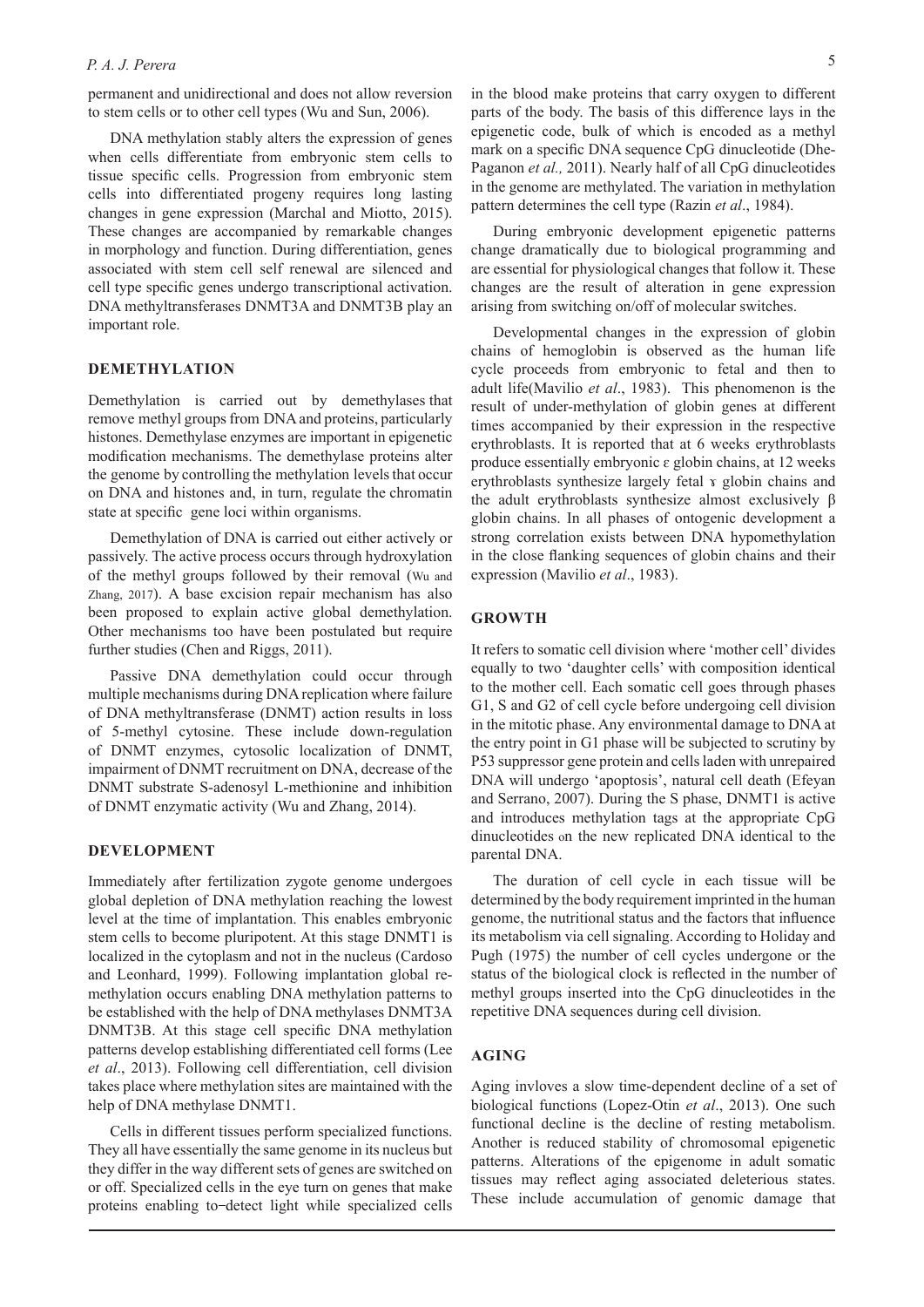osteoarthritis etc.

lead to chromosomal instability and telomere shortening. Reactive oxygen species induce damage to mitochondrial function and reduce energy production, stem cell depletion, accumulation of damaged protein leading to senescence and changes in intercellular communications, age related effects of insulin and IGF-1 signaling pathways and alteration of the epigenome (Lopez-Otin *et al*., 2013). Aging and age-related diseases are associated with changes in 5-methylcytosine content in DNA and are generally characterized by genome-wide hypomethylation and promoter specific hypermethylation. These changes contribute towards age related pathologies, such as cancer, neurodegenerative diseases, atherosclerosis, inflammation,

Another age-related disease is obesity which is a risk factor predisposed to development of non-communicable diseases (Perera and Edirisinghe, 2016).. With aging, from middle age to old age, there is accumulation of truncal fat which is shared between subcutaneous adipose tissue and visceral adipose tissue. In old age fat is redistributed outside fat depots accumulating in bone marrow, muscle, liver and other ectopic sites. Presence of excess dysfunctional depot fat appears to accelerate onset of multiple age related diseases such as diabetes, hypertension, cancer, atherosclerosis etc. (Perera and Edirisinghe, 2016). Gene expression in abdominal subcutaneous tissue differs from intra-abdominal visceral adipose tissue (Vohl *et al*., 2004). There is evidence to suggest that although primary characteristics of abdominal tissues in subcutaneous and visceral compartments are similar some genes expressed are functionally different. This difference is explained in the co-morbidities observed with visceral fat in abdominal obesity. It is reported that DNA methylation is involved in regulation of depot specific gene expression (Gehrke *et al*., 2013). According to Ross *et al*. (2013), impairment of brain development and its aggravation in aging are transferable from mother to the child through germ line mitochondrial DNA mutations. Unlike hereditary genetic changes epigenetic changes are reversible and therefore appear as primary targets for therapeutic intervention.

#### **LIFE SPAN**

In many organisms calorie restriction can extend the life span and also contribute towards delaying the onset of ageassociated changes (Sohal and Forster, 2014). In animals, calorie restriction is reported to reduce metabolic rate and oxidative stress, improve insulin sensitivity and alter neuroendocrine and sympathetic nervous system functions (Heilbron and Ravussin, 2003).

It has been shown that calorie restriction produce coordinated and adaptive stress responses at cellular and whole organism level. These responses are elicited via modulation of epigenetic mechanisms, signaling pathways and cell to cell interactions. The epigenetic mechanisms include DNA methylation and post-translational histone modification. The overall effect of adaptive responses is an increased resistance to subsequent stress leading to delaying age-related changes and longevity. Exercise with or without calorie restriction and use of plant polyphenols

are the avenues available to further improve the situation (Ribaric, 2012). Physical activity is associated with higher methylation in a class of repeated sequences highly repeated in the human genome. Further, low methylation of these repetitive elements is associated with inflammatory response as well as chromosomal instability (Zhang *et al.*, 2011).

In the fruit fly Drosophila, a gene has been discovered that helps to determine its life span. A gene named *Indy* in it when mutated extends its life span. The protein encoded by this gene transports and recycles metabolic byproducts. Defect in the gene produces a protein that renders transport of metabolites linked to the TCA cycle less efficient and thereby limit combustion and energy production. This mimics a situation equivalent to energy restriction. In the fruit fly the ody functions as if the fruit fly was dieting, even though it's eating habits is unchanged. Mutations in *Indy,* a plasma membrane transporter of Krebs cycle intermediates appear to create a metabolic state that mimics caloric restriction, which extends life-span (Rogina *et al*., 2000). DNA methylation and DNMTs are considered as likely regulators of health and life span. Telomeres, free radicals, DNA repair machinery, mitochondrial enzymes, energy etc. are considered as possible targets to extend human health life span.

### **INFECTION**

Humans respond to infection by initiating inflammatory and immune responses whereby infecting organism is cleared from the system (Nicholson, 2016) In cases of resistance to such actions, pathogens are seen to develop mechanisms to modify host cell functionality to promote their survival and, in the case of intracellular pathogens, to generate a suitable environment for them to replicate within the host. This includes modification of transcriptional profile and protein content of the host they infect. Recent studies highlight host chromatin and other epigenetic regulators as targets of pathogens. Many of these changes are short-lived but several studies indicate that pathogens can induce long term heritable changes that are essential for pathogenesis of infectious diseases and persistence of pathogens within the host (de Monerri and Kim, 2014). In 1985, Jähner and Jaenisch showed that integration of viral DNA into host DNA induced local changes in DNA methylation, resulting in transcriptional silencing which contributes to viral latency by the maintenance of proviral DNA in silenced regions.

Leishmaniasis is an infection spread to humans by parasite *Leishmania* transmitted via sandflies of the *Phlebotomus, Lutzomyia* and *Psychodopygus* species through a blood meal (Siriwardana *et al*., 2012). *Leishmania donovani* infection causes epigenetic DNA methylation changes in host macrophages compromising its immunity. The epigenetic changes produced in the human DNA result in down regulation of innate immunity, enabling pathogen survival and replication (Marr *et al*., 2014).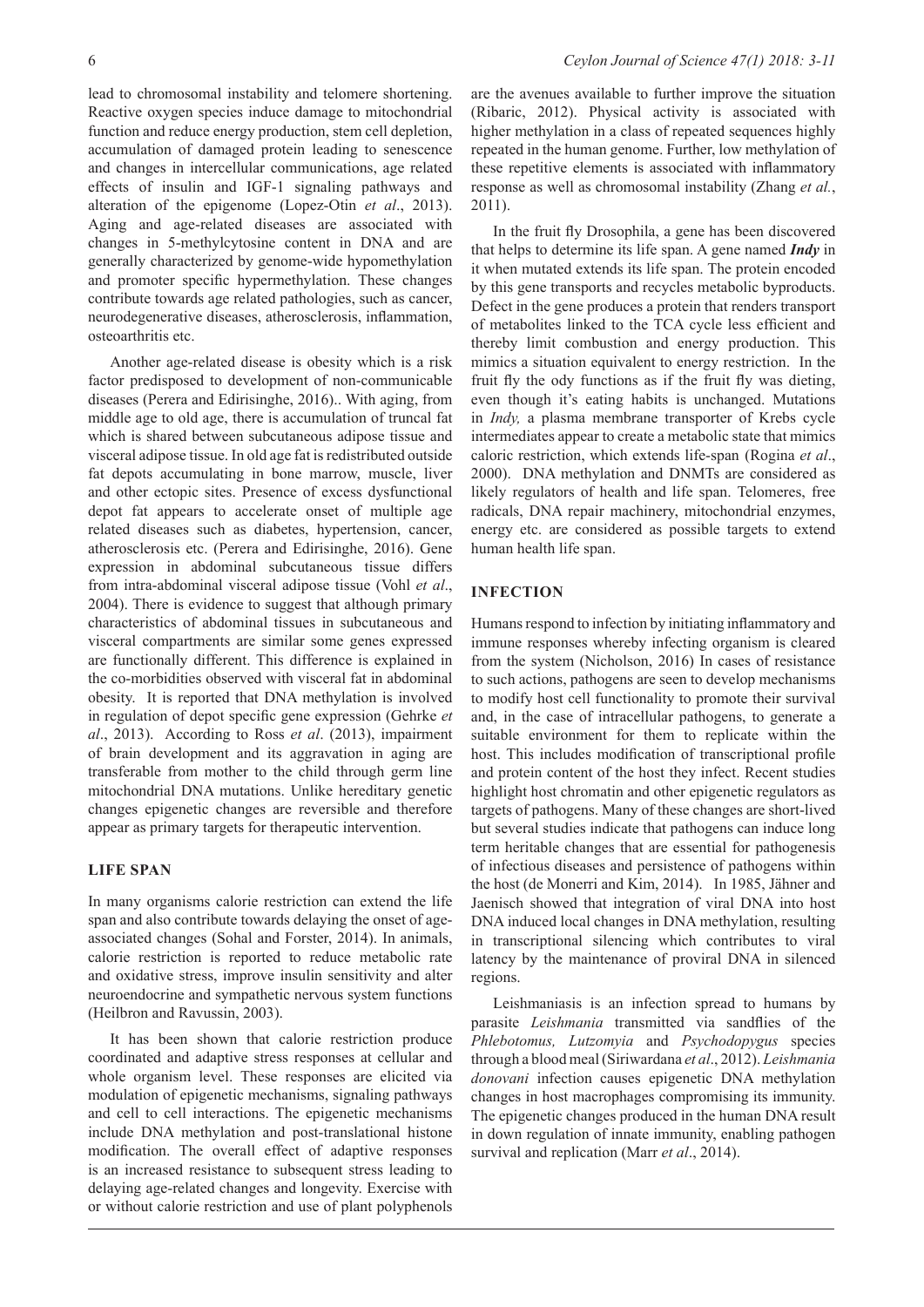### **NON-COMMUNICABLE DISEASES**

Epigenetic changes that occur in response to external stimuli, after remaining stable for sometime can result in long term changes in gene expression leading to pathological dysfunctions (Sharp and Relton, 2017). These dysfunctions give rise to non-communicable diseases that include cardiovascular disease, cancer, chronic respiratory disease and diabetes, the leading causes of death in the world (WHO, 2014). They develop due to interplay of genetic, lifestyle and environmental factors. Many are considered preventable because the most important risk factors, such as tobacco use, alcohol use and obesity, are modifiable.

Human studies have shown associations between epigenomic DNA methylation and several noncommunicable diseases, including cancers, asthma, obesity and Type 2 diabetes (Sharp and Relton, 2017).

### **CARDIOVASCULAR DISEASE**

Heijmans and co-workers (2008) who studied individuals prenatally exposed to famine during the Dutch Hunger Winter in 1944/45 reported that, compared to siblings of the same sex who were not exposed, these individuals displayed an altered genetic methylation pattern. DNA methylation of the imprinted insulin-like growth factor II gene was shown to be lower. The prevalence of obesity and coronary heart disease in these individuals was higher than that of adults born before or conceived after that period. Low birth weight was also shown to be an independent risk factor for coronary heart disease. These findings are supported by experimental studies, in which the impact of maternal diet during pregnancy on the pattern of DNA methylation of genes pertaining to blood pressure control is seen (Bogdarina *et al.,* 2007). In addition, e*pigenetic* changes on DNA were observed when individuals were exposed to dietary changes, smoking and pollution and these were similar to the *epigenetic* alterations found in patients with *cardiovascular disease. This explains the close link between the postulated cardiovascular risk factors and cardiovascular disease.* 

Lorenzen *et al*., (2012) reviewing the different epigenetic modifications likely to cause cardiovascular disease concluded that DNA methylation, histone modification and noncoding RNA represents the molecular substrates which could be acted upon by detrimental environmental stimuli leading to progression of cardiovascular disease. Most of the work accomplished has shed some light on DNA methylation while others require further investigation.

### **CANCER**

Both genetic and epigenetic changes contribute towards development of cancer. Of these genetic changes are due to gene mutations arising from alteration of base sequences in genomic DNA. Although DNA repair systems have evolved to maintain genomic integrity by countering threats posed by DNA lesions, deficiencies in the repair system cause the lesions to be unrepaired or repaired incorrectly leading to genome instability and mutation. Genome instability refers

to a series of chromosomal changes taking place at an accelerated rate in cells derived from the same ancestral precursor. These include simple base changes and structural and numerical chromosome abnormalities (Byani *et al*., 2007).

On the other hand epigenetic changes that cause cancer are the result of aberrant summative action of methylase and demethylase on genomic DNA (Sadikovic *et al*., 2008). Therefore, theoretically cancer could be considered to originate from acquisition of abnormal genetic or epigenetic alterations, either singly or in combination of both.

 DNA methylation is considered as one of the major epigenetic mechanisms involved in regulation of gene expression and genomic stability is a requirement for its sustenance and together they are necessary for the maintenance of many cellular functions. When DNA methylation is impaired it could cause widespread deregulation of gene expression profiles and disrupt signaling networks that control cell proliferation and its functions and lead to cancer.

#### **ASTHMA**

Asthma is a chronic disease characterized by recurrent breathlessness. It is influenced by heritable modifications and tags that affect the genome without changing the intrinsic DNA sequence. These include DNA methylation, modifications to histone proteins and expression of noncoding RNA. Patients with asthma have alterations in all of these processes. In some cases these differences are linked to disease severity and susceptibility (Brook *et al*., 2015). In an infant immune study, DNA methylation in cord blood mononuclear cells of children born to asthmatic and non-asthmatic mothers were closely monitored for a decade and compared among themselves and another control group of non-asthmatic group of children. Cord blood mononuclear cell-derived IL-1β levels were also measured. It was reported that methylation in SMAD3, the most connected node within the network of asthma-associated, differentially methylated regions, was selectively increased in children of asthmatic mothers and was associated with childhood asthma risk. Moreover, SMAD3 methylation in neonates with maternal asthma was strongly and positively associated with neonatal production of IL-1β, an innate inflammatory mediator (De Vries *et al*., 2017). The findings demonstrated that childhood asthma begins at birth and involves epigenetic modifications in immunoregulatory and pro-inflammatory pathways and that maternal asthma influences epigenetic mechanisms that contribute towards its establishment in their children.

#### **TYPE 2 DIABETES**

It has its beginning starting from conception. A fertilized ovum is nurtured by the mother that assimilates nutrients from the food she consumes and processes. If there is disarray in the processing of nutrients or its transport to the growing embryo it may seriously affect its growth and development. In gestational diabetes mother is unable to maintain her blood glucose level within the normal range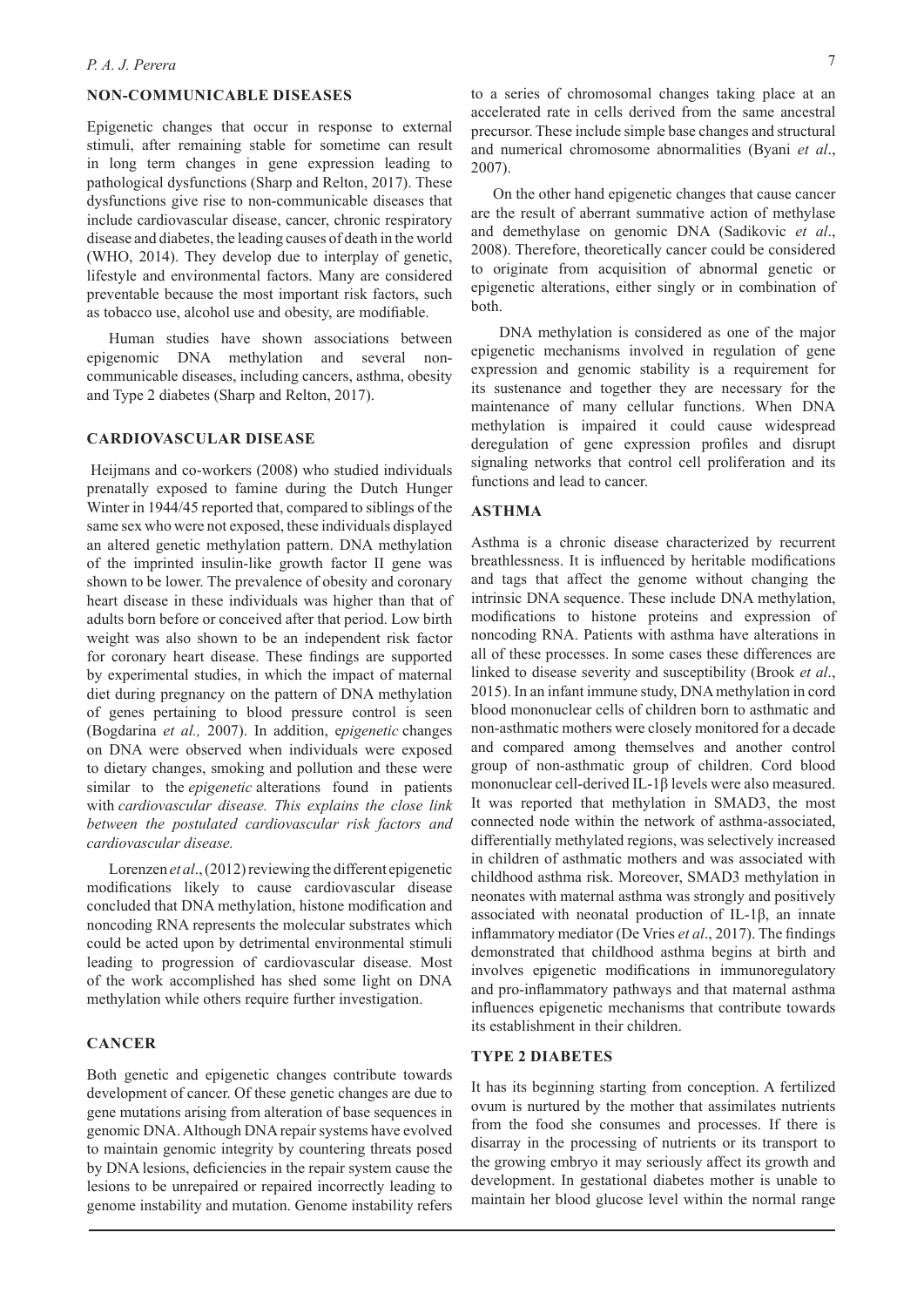due to lowered insulin receptor sensitivity resulting from elevated plasma free fatty acid level and also partly due to the action of reproductive hormones released (Perera and Edirisighe, 2016). Due to increased activity of placental glucose transporter the embryo is supplied with excess glucose resulting in increased growth and delivery of large for date babies with fetal macrosomia.

### **ABERRANT DNA METHYLATION**

DNA hypermethylation in the promoter CpG islands of tumor suppressor genes cause heritable transcriptional silencing, preventing essential functions such as repair of DNA errors, slowing down cell division and inducing malfunctioning cells to apoptosis (Jin and Robertson, 2013).

Hypermethylation of promoter region of DNA repair genes is closely linked to a variety of human tumors including colorectal, breast, lung cancers and glioma. When DNA repair genes such as DNA mismatch repair gene hMLH1, the alkyl repair gene O-6-methylguanine-DNA methyltransferase, familial breast cancer gene BRAC1 and Werner syndrome gene WRN are silenced, they lead to cancers laden with growth advantages (Jacinto and Esteller, 2007). These result in cells with unrestricted growth characteristics devoid of growth regulation. Major disruptions are seen in the methylation profiles of malignant cells. There is hypermethylation of gene promoters, global hypomethylation of the genome and increased rate of mutation at methylated CpG dinucleotides.

In the human genome nearly half of all gene promoters are associated with CpG enriched regions (0.5-5 kb) called CpG islands. In normal cells majority of the CpG islands are not methylated, allowing for transcription of their associated genes. In cancer cells, hypermethylation of promoter regions result in loss of gene expression. In all forms of cancer, aberrant promoter hypermethylation exists. Cells susceptible to develop cancer have defective cell cycle regulators, DNA repair genes, genes associated with apoptosis, hormonal regulation, detoxification, metastasis, angiogenesis and others (Sadikovic *et al.,* 2008).

Ganepola *et al*. (2014) have tested blood seeking the presence of hypermethylated promoters of tumor suppressor genes in cancer patients with the intention of using them as early biomarker detectors of cancer. The results appear to be promising.

### **ABERRANT DNA HYPOMETHYLATION**

DNA genomic hypomethylation is the second type of DNA methylation defect that is reported to cause cancer. It is commonly found in solid tumors such as prostate cancer, hepatocellular cancer and cervical cancer and also in hematological cancer such as leukemia. Aberrant hypomethylation is hypothesized to activate oncogenes, increasing genomic instability etc. In addition epigenetic global hypomethylation has also been found to cause genome instability leading to cancer (Lim and Maher, 2010; Jiang *et al.,* 2008).

Mutational gene activation, such as deamination of a methylated cytosine in CpG dinucleotide causing cytosine to thymidine transitional mutation in genes such as P53 and LDL receptor is another alternate mechanism reported in cell transformation.

# **APPLICATIONS OF EPIGENOMICS**

During the time of differentiation and specific tissue formation organisms are highly sensitive to environmental factors, such as nutrients, chemicals, drugs, infection and other stressors. Such exposures could induce epigenetic changes in the human genome. These changes in the human genome will be different in different tissues although they hold the same genome (Barouki *et al*., 2012). Prevalence of many of the non-communicable diseases is considered to be the outcome of such interactions. Poor maternal nutrition that affects intrauterine life has been held responsible for the appearance of non-communicable diseases, non-insulin dependent diabetes, hypertension and coronary heart disease in the middle age (Barker, 1990; Feil and Fraga, 2012).

Most of the curative work in clinical practice focused attention on controlling the activities of regulatory proteins that caused aberration of normal cellular function, and most of these were enzymes. This type of intervention requires long term medication and monitoring. Current belief is that epigenetic changes are reversible and that these could be reversed if appropriate action is taken. One possibility is identification and elimination of the etiological factor/s causing it. This includes management of stress, dietary and environmental factors causing such diseases. Such actions require long term management. Its correction at the epigenetic level will be shorter but will require much more research before adoption. However it is a target for future therapy (Kulis and Esteller, 2010). The only feasible application of epigenetics that is currently being tried out is its use as an early marker of cancer and its surveillance (Ganepola *et al.,* 2014).

#### **CONCLUSION**

Review focuses on epigenetic changes that influence human life in health and disease with special reference to DNA methylation. It is invaluable to understand the etiology of such changes with a view to developing strategies to reduce the incidence of non-communicable diseases which affect quality of life and life span. Epigenetic signatures show promise in early diagnostic work (Erfan *et al*., 2018). The cost of testing genomic-wide methylation is considered similar to current single gene epigenetic tests for imprinting disorders and is less than US \$ 1,000. But a large database with clinical information links is necessary before one could rationally interpret such analysis (Karow, 2018).

### **REFERENCES**

Adams, R.L.P. and Lindsay, H. (1993). What is hemimethylated DNA? *Federation of European Biochemical Societies.* **320**(3): 243-245.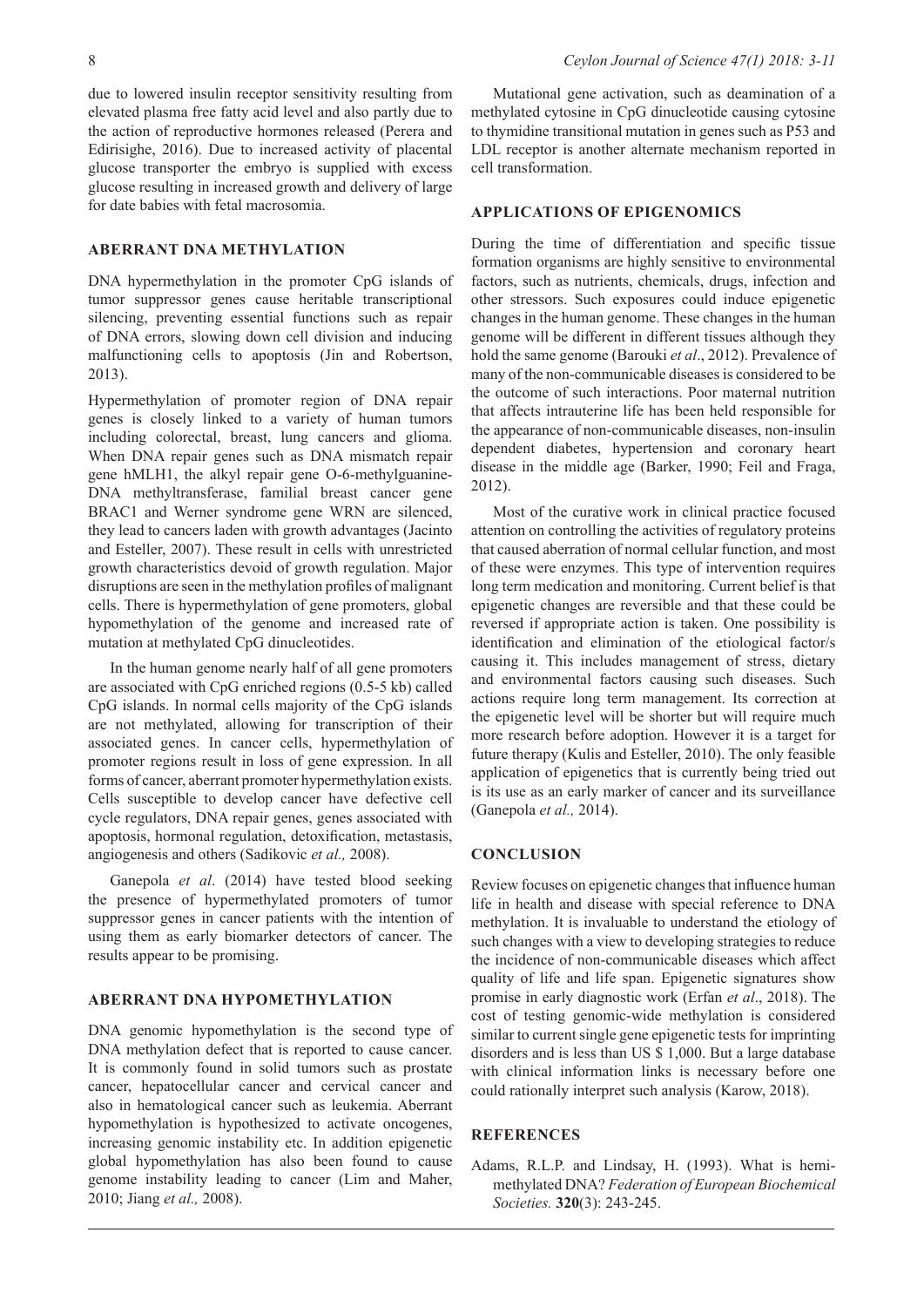- Barker, D.J.P. (1990). The fetal and infant origins of adult disease. *British Medical Journal*. **301**(6761): 1111.
- Barouki, R., Gluckman, P.D., Grandjean, P., Hanson, M. and Heindel, J. (2012). Development and origin of noncommunicable diseases: implications for research and public health. *Environmental Health.* **11**(1): 42 -51.
- Bashtry, P., Jankevicius, G., Samarandache, A., Jurkowska, R.Z., Ragozin, S. and Jeltz, A. (2012). Specificity of DNMT1 for methylation of hemi-methylated CpG sites resides in its catalytic domain. *Chemistry and Biology*. **19**: 572-578.
- Bayani, J., Selvarajah, S., Maire, G., Vukovic, B., Al-Romaiih, K., Zielenska, M. and Squire, J.A. (2007). Genomic mechanisms and measurement of structural and numerical instability in cancer cells. *Seminars in Cancer Biology*. **17**: 5-18.
- Berger, S.L., Kouzarides, T., Shiekhattar, R. and Shilatifard, A. (2009). An operational definition of epigenetics. *Genes and Development*. **23**(7): 781-783.
- Bogdarina, I., Welham, S., King, P.J., Burns, S.P. and Clark, A.J*.* (2007). Epigenetic modification of the renin-angiotensin system in the fetal programming of hypertension. *Circulation Research.* **100**(4): 520-526.
- Bostick, M., Kim, J.K., Esteve, P.O., Clark, A., Pradhan, S. and Jacobson, S.E. (2007). UHRF1 plays a role in maintaining DNA methylation in mammalian cells. *Science.* **317**: 1760-1764.
- Brown, T.A. (2002). Chapter 1. The human genome. In *Genomes*. 2nd edition. Oxford: Wiley-Liss.
- Cannel, I.G., Kong, Y.W. and Bushell, M. (2008). How do microRNAs regulate gene expression? *Biochemical Society Transactions*. **36**(6): 1224-1231.
- Cardoso, M.C. and Leonhard, H. (1999). DNA methyltransferase is actively retained in the cytoplasm during early development. *Journal of Cell Biology*. **147**: 25-32.
- Casadesus, J. and Low, D. (2006). Epigenetic gene regulation in bacterial world. *Microbiology and Molecular Biology Reviews.* 70(3): 830-856.
- Chen, T., Hevi, S., Gay, F., Tsujimoto, N., He, T., Zhang, B., Ueda, Y. and Li, E. (2007). Complete inactivation of DNMT1 leads to mitotic catastrophe in human cancer cells. *Nature Genetics*. **39**(3): 391-396.
- Chen, Z.X. and Riggs, A.D. (2011). DNA methylation and demethylation in mammals. *Journal of Biological Chemistry.* **286**: 18347-18353.
- Cheng, X. and Blumenthal, R.M. (2008). Mammalian DNA methyltransferases: a structural perspective. *Structure*. **16**: 341-350.
- de Monerri, N.C.S. and Kim, K. (2014). Pathogens highjack the epigenome: a new twist on host-pathogen interactions. *The American Journal of Pathology*. **184**(4): 897-911.
- Detich, N., Ramachandani, S. and Szyf, M. (2001). A conserved 3'-untranslated element mediates growth regulation of DNA methyltransferase1 and inhibits its transforming activity. *The Journal of Biological Chemistry*. **276**: 24881-24890.
- Dhe-Paganon, S., Sayeda, F. and Park, L. (2011). DNA methyl transferase1: regulatory mechanisms and implications in health and disease. *International*

*Journal of Biochemistry and Molecular Biology.* **2**(1): 58-66.

- Efeyan, A. and Serrano, M. (2007). P53: Guardian of the genome and policeman of the oncogenes. *Cell Cycle*. 6(9): 1006-10.
- Ehrlich, M. (2003). Expression of various genes is controlled by DNA methylation during mammalian development. *Journal of Cellular Biochemistry*. **88**: 899–910.
- Erfan, A., David, I.R., Laila, C.S., *et al.* (2018). Genomic DNA methylation signatures enable concurrent diagnosis and clinical genetic variant classification in neurodevelopmental syndromes. *American Journal of Human Genetics*. **102**(1): 156-174. Published online doi: 10.1016/j.ajhg. 2017.12.008.
- Fang, M., Chen, D. and Yang, C.S. (2007). Dietary polyphenols may affect DNA methylation. *Journal of Nutrition*. **137**: 223S-228S.
- Feil, R. and Fraga, M.F. (2012). Epigenetics and the environment: emerging patterns and implications. *Nature Reviews Genetics*. **13**: 97-109.
- Feng, S., Jacobson, S.E. and Reik, W. (2010). Epigenetic reprogramming in plant and animal development. Science. **330**: 622-627.
- Ganepola, G.A.P., Nizin, J., Rutledge, J.R. and Chang, D.H. (2014). Use of blood-based biomarkers for early diagnosis and surveillance of colorectal cancer. *World Journal of Gastrointestinal Oncology.* **6**(4): 83-97.
- Gehrke, S., Brueckner, B., Schepky, A., Klein, J., Iwen, A., Bosch, C.G., Wenck, H., Winnefeld, M. and Hagemann, S. (2013). Epigenetic regulation of depot-specific gene expression in adipose tissue. *PLoS ONE***. 8**(12): e82516. doi:10.1371/journal.pone.0082516.
- Gnyszka, A., Jastrzebski, Z. and Flis, S. (2013). DNA methyltransferase inhibitors and their emerging role in epigenetic therapy in cancer. *Anticancer Research*. **33**: 2989-2996.
- Heijmans, B.T., Tobi, E.W., Stein, A.D., Putter, H., Blauw, G.J., Susser, E.S., Slagboom, P.E. and Lumey, L.H. (2008). Persistent epigenetic differences associated with prenatal exposure to famine in humans. *Proceedings of the National Academy of Sciences of the United States of America*. 105(44): 17046-17049.
- Heilbron, L.K. and Ravussin, E. (2003). Calorie restriction and aging: review of the literature and implications for studies in human. *American Journal of Clinical Nutrition*. **78**: 361-369.
- Holiday, R. and Pugh, J.E. (1975). DNA modification mechanisms and gene activity during development. *Science*. **187**(4173): 226-232.
- Jacinto, F.V. and Esteller, M. (2007). Mutator pathways unleashed by epigenetic silencing in human cancer. *Mutagenesis*. **22**(4): 247-253.
- Jaenisch, R. and Bird, A. (2003). Epigenetic regulation of gene expression: how the genome integrates intrinsic and environmental signals. *Nature Genetics*. **33**: 245- 254.
- Jähner, D. and Jaenisch, R. (1985). Retrovirus-induced de novo methylation of flanking host sequences correlates with gene inactivity. *Nature*. **315**: 594–597.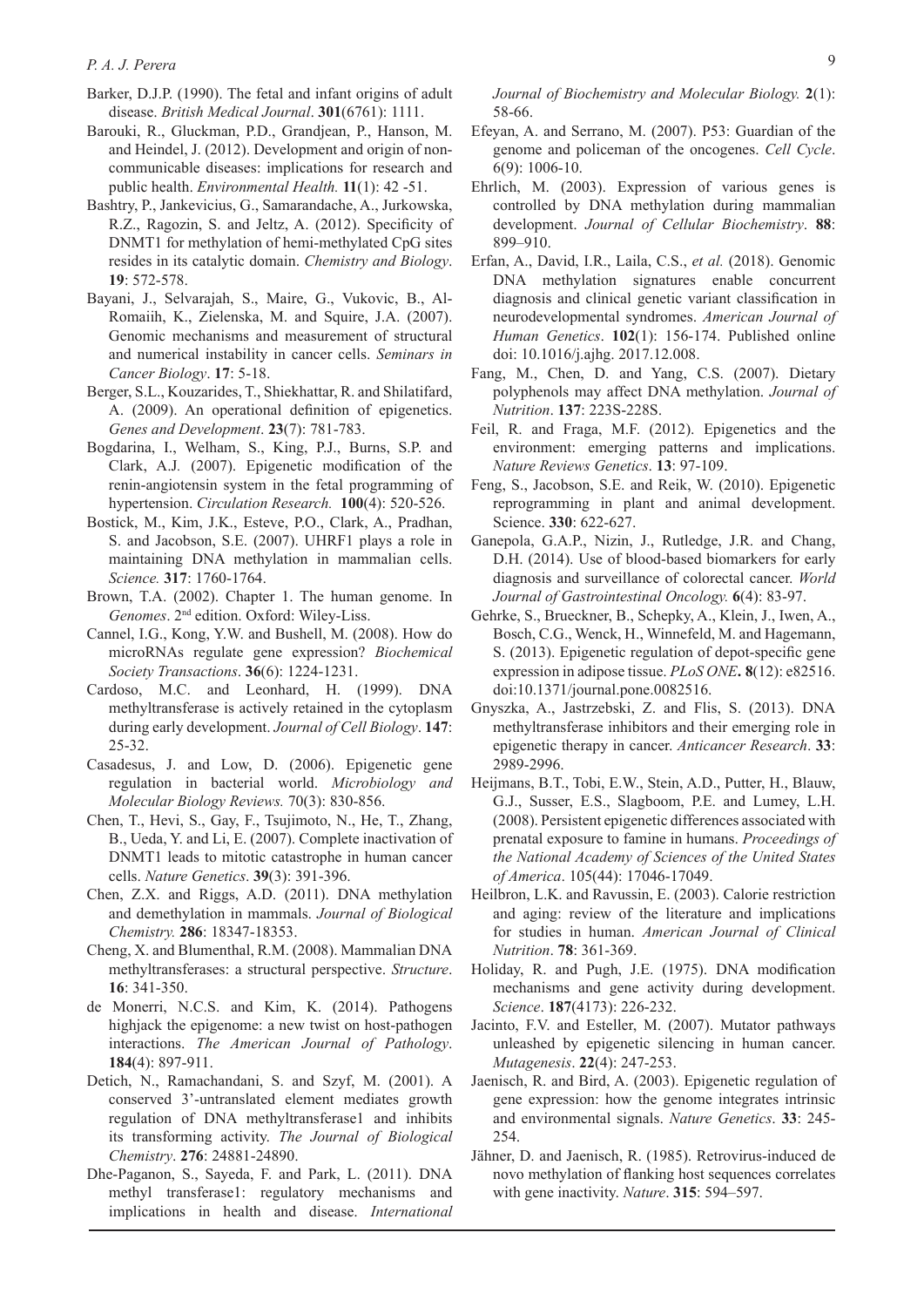- Jiang, L., Gonda, T.A., Gamble, M.V., Salas, M., Seshan, V., Tu, S., Twaddel, W.S., Hegyi, P., Lazar, G., Steele, I., Varro, A., Wang, T.C. and Tycko, B. (2008). Global hypomethylation of genomic DNA in cancer associated myofibroblasts. *Cancer Research*. **68**(23): 9900-9908.
- Jin, B. and Robertson, K.D. (2013). DNA methyltransferases (DNMTs), DNA damage repair, and cancer. *Advances in Experimental Medicine and Biology*. **754**: 3-29. doi: 10.1007/978-1-4419-9967-2\_1.
- Karow, J. (2018). Epigenetic signatures show promise for diagnosing neurodevelopmental disorders. *GenomeWeb*. Accessed from https://www.genomeweb. com/.
- King-Batoon, A., Leszczynska, J.M. and Klein, C.B. (2008). Modulation of gene methylation by genistein or lycopene in breast cancer cells. *Environmental and Molecular Mutagenesis*. **49**: 36-45.
- Kulis, M. and Esteller Manel. (2010). DNA methylation and cancer. In: *Advances in Genetics*. **70**: 27-56.
- Lee, K.W.K. and Pausaova, Z. (2013). Cigarette smoking and DNA methylation. *Frontiers in Genetics*. **4**(132): 1-11.
- Lim, D.H.K. and Maher, E.R. (2010). DNA methylation: a form of epigenetic control of gene expression. *The Obstetrician and Gynaecologist*. **12**: 37-42.
- Lim, U. and Song, M.A. (2012). Chapter 23. Dietary and lifestyle factors of DNA methylation. In: R. G. Dumitrescu and Mukesh Varma (Eds.) *Cancer Epigenetics*: *Methods and Protocols, Methods in Molecular Biology.* 863 Pp.
- Lodish, H., Berk, A., Zipursky, S.L., Matsudaira, P., Baltimore, D. and Darnell, J. (2000). Section 24.2. Proto-oncogenes and tumor suppressor genes. In: *Molecular Cell Biology*. 4<sup>th</sup> edition. W H Freeman & Company, New York.
- Lopez-Otin, C., Blasco, A.B., Partridge, L., Serrano, M. and Kroemer, G. (2013). The hallmarks of aging. *Cell*. **153**(6): 1194-1217.
- Marchal, C. and Miotto, B. (2014). Emerging concept in DNA methylation: role of transcription factors in shaping DNA methylation patterns. *Journal of Cellular Physiology*. **230**: 743-751.
- Marr, A.K., MacIssac, J.L., Jiang, R., Airo, A.M., Kobor, M.S. and McMaster, W.R. (2014). *Leishmania donovani* infection causes distinct epigenetic DNA methylation changes in host macrophages. *PLOS Pathology*. **10**(10): e1004419.
	- Mavilio, F., Giampaolo, A., Care, A., Migliaccio, G., Calandrini, M., Russo, G., Pagliardi, G.L., Mastroberardino, G., Marinucci, M. and Peschle, C. (1983). Molecular mechanisms of human hemoglobin switching: selective undermethylation and expression of globin genes in embryonic, fetal, and adult erythroblasts. *Proceedings of the National Academy of Sciences of the United States of America*. **80**(22): 6907- 6911.
- Meng, H., Cao, Y., Qin, J., Song, X., Zhang, Q., Shi, Y. and Cao, L. (2015). DNA methylation, its mediators and genome integrity. *International Journal of Biological Sciences.* **11**(5): 604-617. doi:10.7150/ijbs.11218.

Available from http://www.ijbs.com/v11p0604.htm.

- Nicholson, L.B. (2016). The immune system. *Essays in Biochemistry*. 60(3): 275-301.
- Oda, M., Oxley, D., Dean, W. and Reik, W. (2013). Regulation of lineage specific hypomethylation in mouse trophectoderm. *PLoS One*. **8**(6): e68846.
- Ordovas, J.M. and Smith, C.E. (2010). Epigenetics and cardiovascular disease*. Nature Reviews Cardiology*. 7(9): 510-519.
- Perera, P.A.J. and Edirisinghe, E.M.I. (2016). Body fat and its influence on health and disease. *Ceylon Journal of Science*. **45**(2): 15-23.
- Razin, A., Webb, C., Szyf, M., Yiseraeli, J., Rosenthal, A., Naveh-Many, T., Sciaky-Gallili, N. and Cedar, H. (1984). Variation in DNA methylation during mouse cell differentiation in *vivo* and in *vitro. Proceedings of the National Academy of Sciences of the United States of America*. **81**: 2275-2279.
- Reik, W. (2007). Stability and flexibility of epigenetic gene regulation in mammalian development**.** *Nature***. 447**: 425-432**.**
- Ribaric, S. (2012). Diet and aging. *Oxidative Medicine and Cellular Longevity*. **2012**: Article ID 741468. 20 pages. doi:10.1155/2012/741468.
- Robertson, K.D. (2001). DNA methylation, methyltransferases, and cancer. *Oncogene*. **20**: 3139- 3155.
- Rogina, B., Reenan, R.A., Nilsen, S.P., and Helfand, S.L. (2000). Extended life-span conferred by co- transporter gene mutations in Drosophila. *Science*. **290**(5499): 2137-2140.
- Ross, J.M., Stewart, J.B., Hagstrom, E., Brene, S., Mourier, A., Coppotelli, G., Freyer, C., Lagouge, M., Hoffer, B.J., Olson, L. and Larsson, N.G. (2013). Germline mtDNA mutations aggravate aging and can impair brain development. *Nature.* **501**(7467): 412-415.
- Sadikovic, B., Al-Romiah, K., Squire, J.A. and Zielenska, M. (2008). Cause and consequences of genetic and epigenetic alterations in human cancer. *Current Genomics*. **9**(6): 394-408.
- Sharp, G.C. and Relton, C.L. (2017). Epigenetic and noncommunicable diseases. *Epigenomics*. **9**(6): 789-791.
- Siriwardana, H.V.Y.D., Chandrawansa, P.H., Sirimanna, G. and Karunaweera, N.D. (2012).
- Leishmaniasis in Sri Lanka: a decade old story. *Sri Lanka Journal of Infectious Diseases*. **2**(2): 2-12.
- Sohal, R.S. and Forster, M.J. (2014). Calorie restriction and the aging process: A critique. *Free Radical Biology and Medicine*. **73**: 366-382.
- Subramaniam, D., Thombre, R., Dhar, A. and Anant, S. (2014). DNA Methyltransferases: a novel target for prevention and therapy. *Frontiers in Oncology*. **4**: 80. Published on line: doi: 10.3389/fonc.2014.00080.
- Trerotola, M., Relli, V., Simeone, P. and Alberti, S. (2015). Epigenetic inheritance and the missing heritability. *Human Genomics*. **9**:17. Published on line doi:10.1186/ s40246-015-0041-3
- Ulrey, C.L., Liu, L., Andrews, L.G. and Tollefsbol, T.O. (2005). The impact of metabolism on DNA methylation. *Human Molecular Genetics*. **14** (Special No.1): R139-R147.